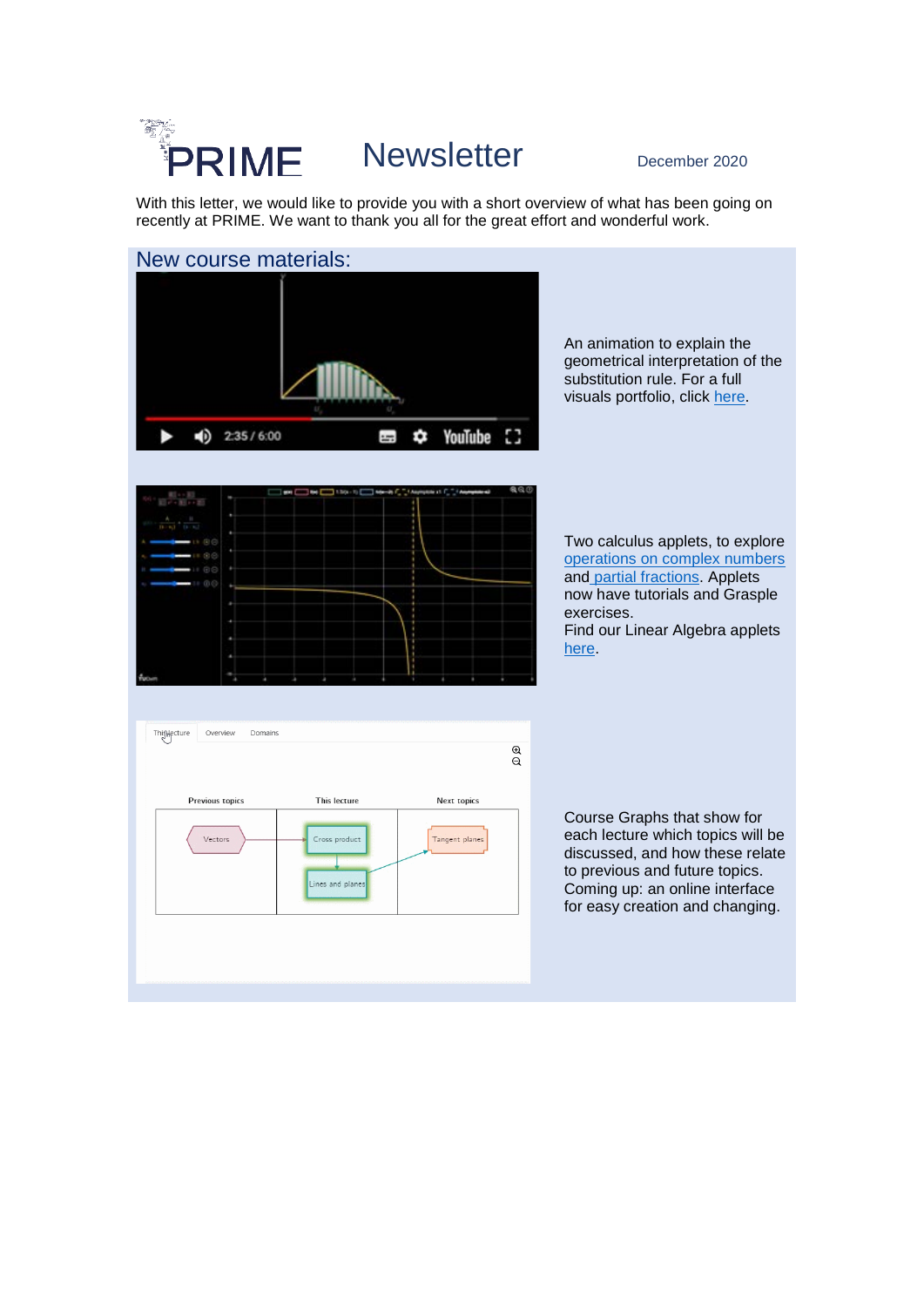

A two-part context video for Differential Equations. They are provided with an embedding in a Grasple module with additional questions. Click to watch the [first part](https://youtu.be/qaJrzK43v3U) and the [second part.](https://youtu.be/FAyEukgFGI4)



The visuals team would like to know what you think of the new course materials. Are they useful in your teaching? How would you like to integrate them into the course? Please let us know [here.](https://docs.google.com/document/d/1dboyQolenf7KW8KnRaFE8Irw2VovSN1ZQjaPOOxTe1U/edit?usp=sharing)

Requests for new visual materials can be made through our [suggestion box!](https://docs.google.com/document/d/1uwDEjOdGDiHtgRnDmt2wV12FY3fmNshJ8Mcy-vZgszc/edit?usp=sharing)

## Personal touches in online education:

Ingeborg shows mathematically inspired poems during online lecture breaks.



Tom shared his 'behind the scenes' lecture set-up in an announcement to his students.



André sometimes turns on music during the break, or shows his current cooking project before the lecture starts.

Meet our new lecturer Marijn!

Marijn (31) has been working at DIAM and teaching at PRIME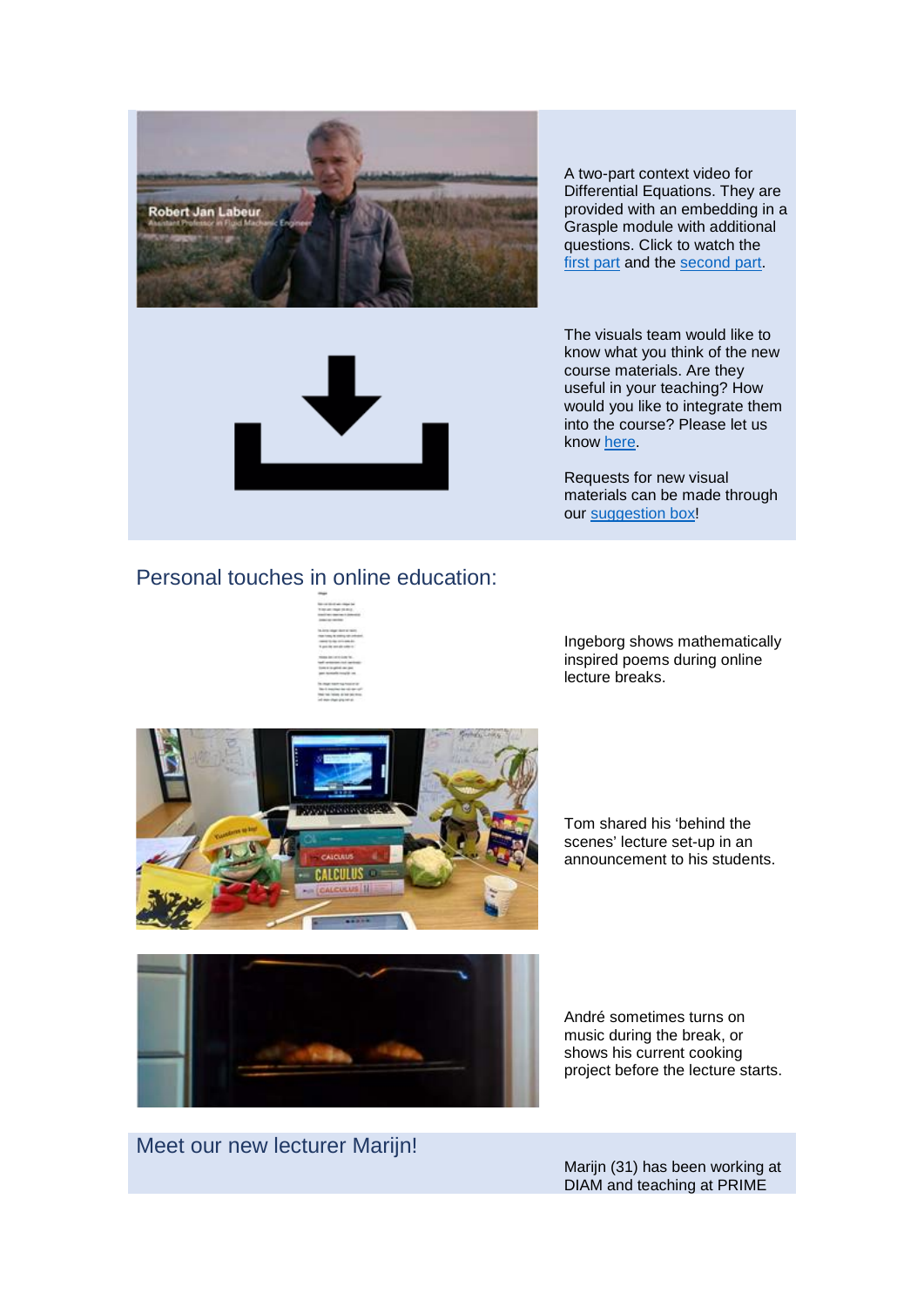

since the start of this academic year. He studied mathematics at the VU, and then did a joint PhD at the UvA and Ghent University.

He just moved here from Brisbane, Australia, where he worked on ecological models in fishery for the department of Agriculture and also taught Probability & Statistics at the University of Queensland. This is where he found his love for teaching. The PRIME vision, with a focus on good education and practical skills, motivated Marijn to apply here.

In his lectures, Marijn's aim is to give students the confidence to work on materials themselves, and to give them the feeling that they can work towards a solution independently.

When Marijn is not working, he likes to read and go to museums, or to go outdoors for a run or a long hike.

# PRIME education in times of COVID: Online lectures…



… With Virtual Classroom. Presenters and Chatters found their way to give high quality online lectures.



… From home or using the studio in Annoesjka's office. You can make a reservation for the studio [here.](https://drive.google.com/file/d/1Dt4M0cAjxrQWPeKStGTtrOZQRBozE4Gc/view?usp=sharing)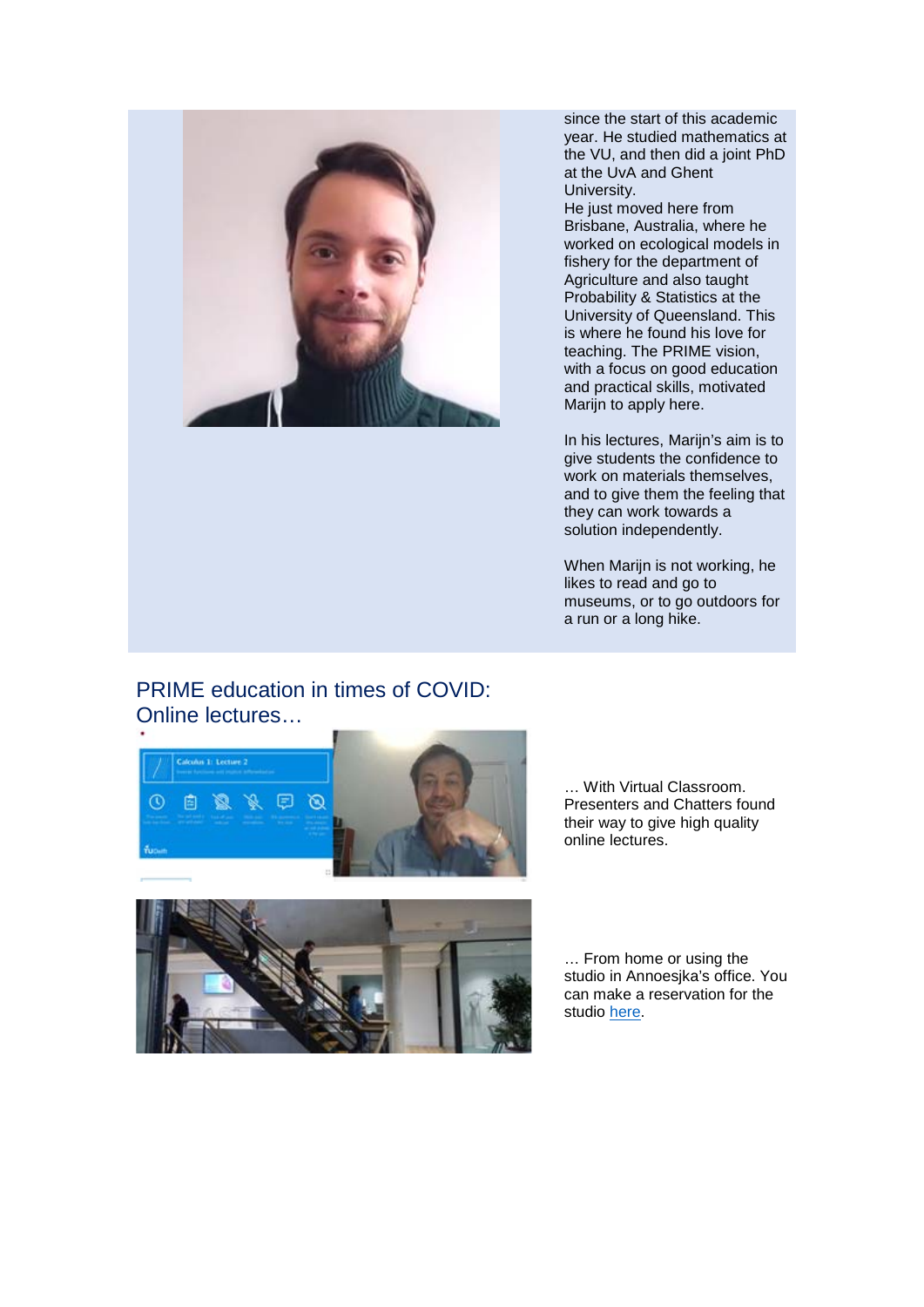

… Using Clusters. In a cluster students from different courses join in the same online classes.

### Remote exams…

| Ready to Use |  |
|--------------|--|
| subjects     |  |
|              |  |
| tests        |  |
| けたのがた        |  |



… Using Grasple. The Exam teams created great exam repositories in a short amount of time.

… With Live Support. Student Assistants have been answering [MathExamSupport@tudelft.nl](mailto:MathExamSupport@tudelft.nl) during every exam to help students with technical issues.

RPnow

… Using proctoring software RPNow. Flagged recordings are checked by the RPNow check team. New fraud protocols are being made in collaboration with all Boards of Examiners.



Interactive animations- a video that you can explore and change yourself! In the making is a 4-part series on tangent lines. You can experiment yourself with a rough draft [here](https://sranjha.github.io/prime-interactive-videos/#/part3) and [here.](https://sranjha.github.io/prime-interactive-videos/#/part4)



A new context video about pile driving, to be used with Differential Equations.